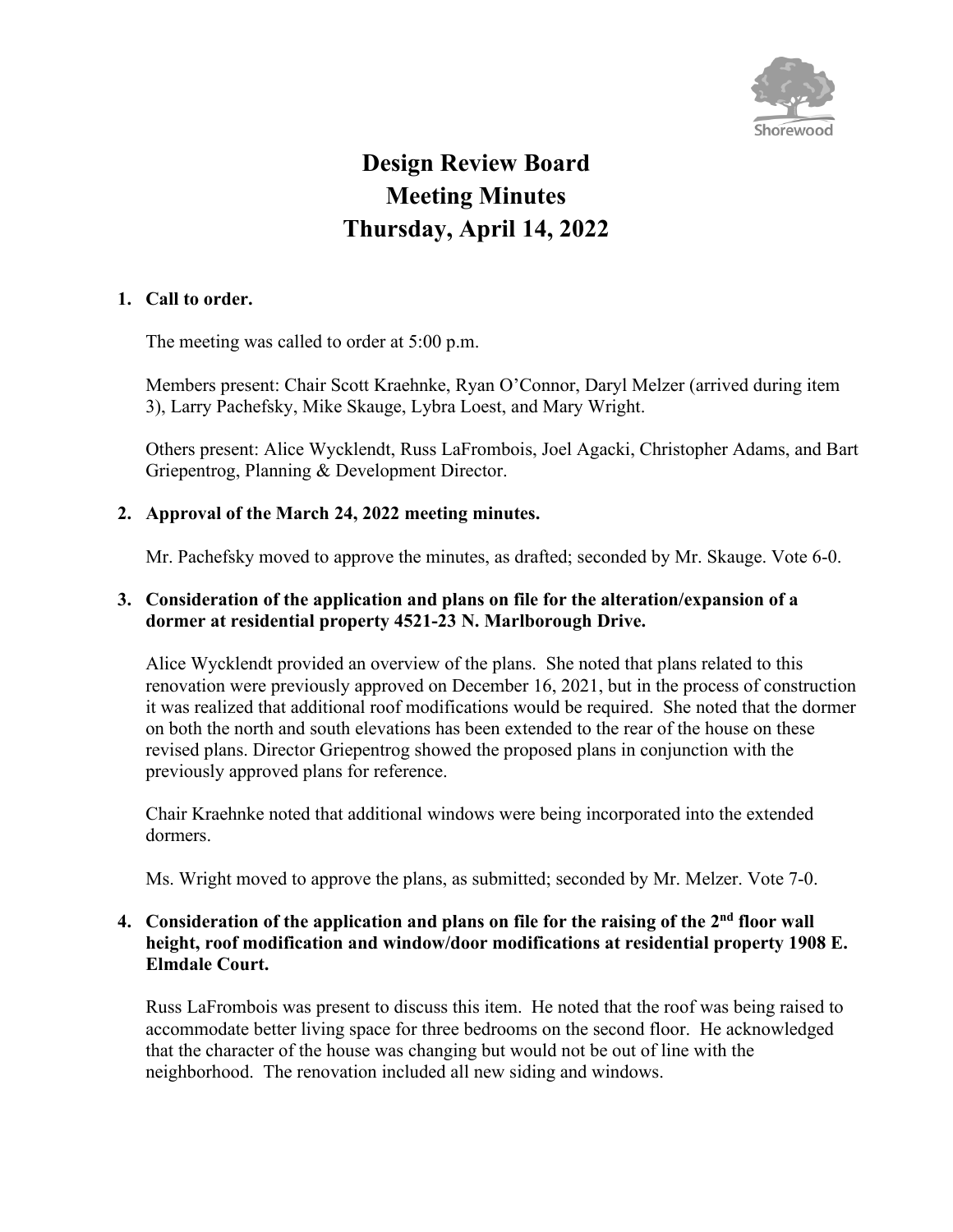Mr. Melzer confirmed that the footprint of the house was not changing. Chair Kraehnke questioned if any window or door openings were changing on the first floor. Mr. LaFrombois noted that one window within the bank on the front façade would be eliminated to accommodate needed structural support.

Mr. O'Connor moved to approve the plans, as submitted; seconded by Mr. Skauge. Vote 7-0.

### **5. Consideration of the application and plans on file for window/door modifications and front porch addition at residential property 4530 N. Marlborough Drive.**

Joel Agacki was present to discuss this item. He noted that new windows would be installed throughout the entire house. He also pointed out that several window and door openings were being modified. He noted that a new front door would be installed and a new porch with a flat roof and concrete patio would be added. Material samples were shared with the Board.

Ms. Wright confirmed that all windows would be updated, so the change in style was acceptable. Chair Kraehnke asked what material the porch would be constructed with and was informed it would either be painted or dark stained wood.

Mr. Melzer moved to approve the plans, as submitted; seconded by Ms. Loest. Vote 7-0.

### **6. Consideration of the application and plans on file for site and landscaping modifications at commercial property 3970 N. Oakland Avenue.**

Christopher Adams provided an overview of the proposed plans, which represent phase 3 of the project. He noted that the plans involved the reconfiguration of the parking lot and landscaping improvements. With the removal of the former drive through, perpendicular parking stalls were being added to the base of the east façade and within the lot itself. He noted that no improvements were proposed within the parking lot from the vacated Cramer St. east, as that area is being contemplated for future redevelopment. He pointed out that a corner landscape area was being added to the southeast corner of the building, which he hoped would soften the building and lessen the dominance of the parking lot. He noted that most of the proposed landscaping was native Wisconsin plants.

Director Griepentrog discussed the presence of a pocket park easement on the west and north sides of the building, which currently required the Village to maintain the area. He noted that future discussion was planned between the property owner and Village to modify that agreement to allow for these modifications.

Mr. Skauge moved to approve the plans, as submitted; seconded by Mr. Melzer. Vote 6-0. (Ms. Wright was absent for the vote.)

#### **7. Further consideration of the application and site/landscaping plans on file associated with the expansion of the gas station's convenience store at commercial property 2521 E. Capitol Drive.**

No one was present to represent the item, so no action was taken. Director Griepentrog pointed the Board to the Central District Design Guidelines which state that "Existing gas station sites shall be improved by adding planting and low, decorative fencing along perimeters and by reducing driveway widths." The plans provided only detailed current conditions.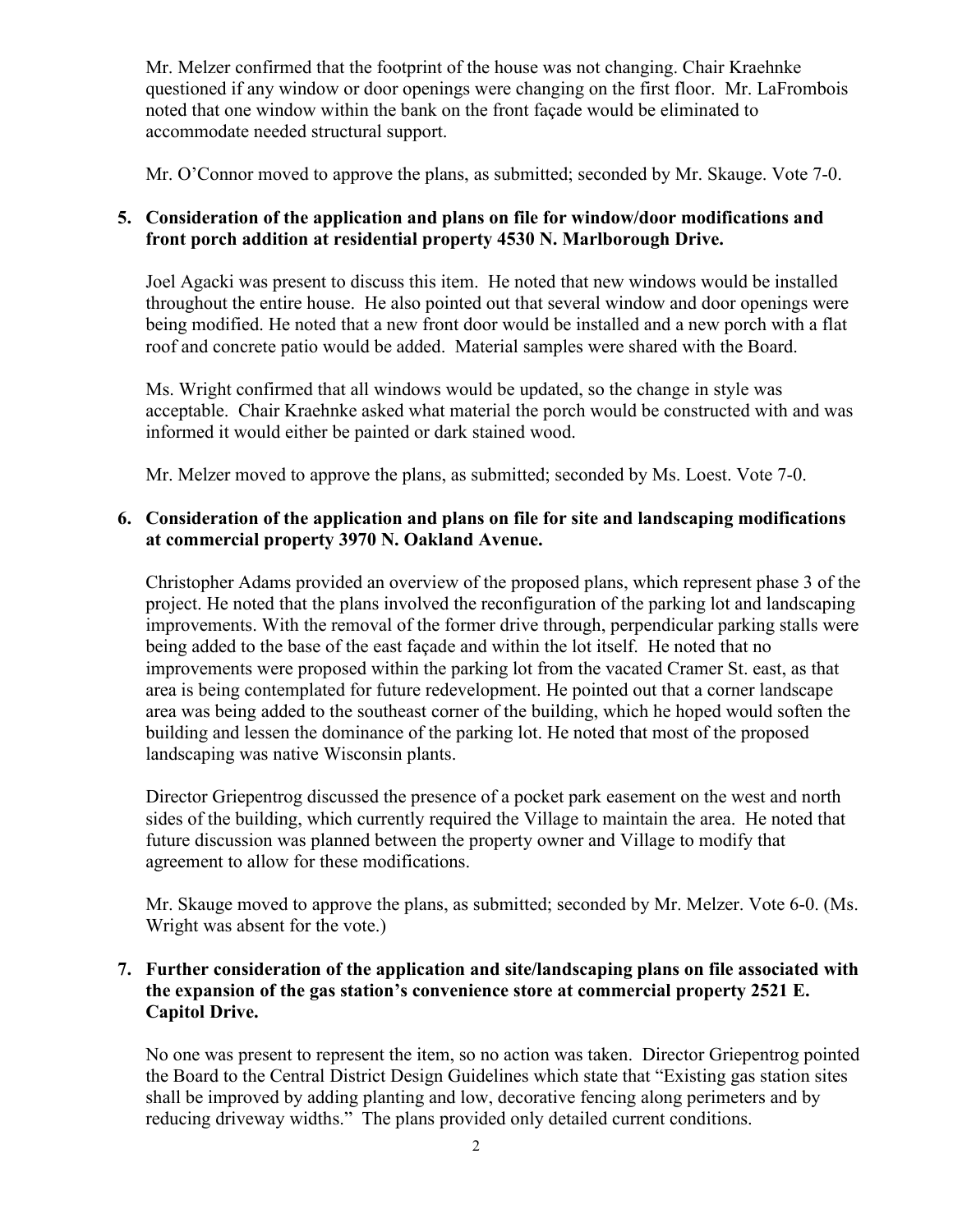In conjunction with the Design Guidelines, the Board expressed a desire to see increased landscaping and fencing in the front corner of the property the same width as what is featured on the N. Downer Ave. frontage with some sort of element, such as a poured in place curb, that would protect the new improvements.

#### **8. Discussion of the Design Review Board's review process and jurisdiction.**

Chair Kraehnke led a discussion about the Board's thoughts on the recent review of the project at 2418-20-28 E. Capitol Dr. He stated a desire for Board members to express the reasons why they decided to vote no within the discussion prior to voting. He also noted an understanding that not everyone liked the project, but the Board's role is to review the project within the allowable zoning. Mr. Pachefsky agreed that the project conformed to the pre-existing commercial zoning and did not feel like the Board had a right to reject the plans, particularly after the developer responded to the early suggestions for changes.

Mr. Skauge noted a desire for greater pre-communication with the adjacent neighborhood. Director Griepentrog noted that other recent redevelopments may have had greater public engagement because they required rezonings or financial assistance, but this development was proposed without needing those components.

Chair Kraehnke brought up the issue of "green space" requirements in the commercial district, which was raised within the consideration. He noted that the zero setback/build-to line negated the possibility of that requirement in the B-3 district. He also questioned the language that required driveways lead to a garage, noting that would also not be feasible within the commercial district. Director Griepentrog noted that the Plan Commission would be reviewing this section at their upcoming meeting and stated that when discrepancies are identified in the code that it was his preference to fix them, like the DRB did with patios last year. Chair Kraehnke questioned if the DRB agreed with his interpretation that these requirements were intended for residential properties, and the Board offered their consensus. Alternatively, Chair Kraehnke suggested that a green roof could qualify to satisfy the requirement. Ms. Loest agreed and noted that defining what qualified as green space and what objective was trying to be achieved (ground cover / accessible space vs permeable space / stormwater management, etc.) would be helpful. Director Griepentrog stated that he hoped the Commercial Zoning Update would include that conversation.

Mr. Pachefsky questioned whether it would be good to require developers to host community meetings about their proposals prior to seeking approvals. Director Griepentrog noted that the Village could ask but is not currently able to require it. He noted that he has provided that advice to developers and businesses, some of whom have followed suite. He also noted that the process to request financial assistance, such as TIF, does now require it. Mr. Pachefsky noted that Milwaukee seems to have a process that requires it. Ms. Wright noted that the requirement would need to be codified. Chair Kraehnke suggested that certain projects, such as lot consolidations or redevelopments of a certain size, could be considered in the new code. Ms. Wright also stated that giving people an opportunity to voice their opinion needs to be balanced with an education of what the code allows so that expectations are clear.

Chair Kraehnke raised the issue of precedence in the Board's review process and noted that in his opinion as a member of a review board that precedence should not matter, as all reviews are unique and have their own context. He also stated that it is unknown under what parameters